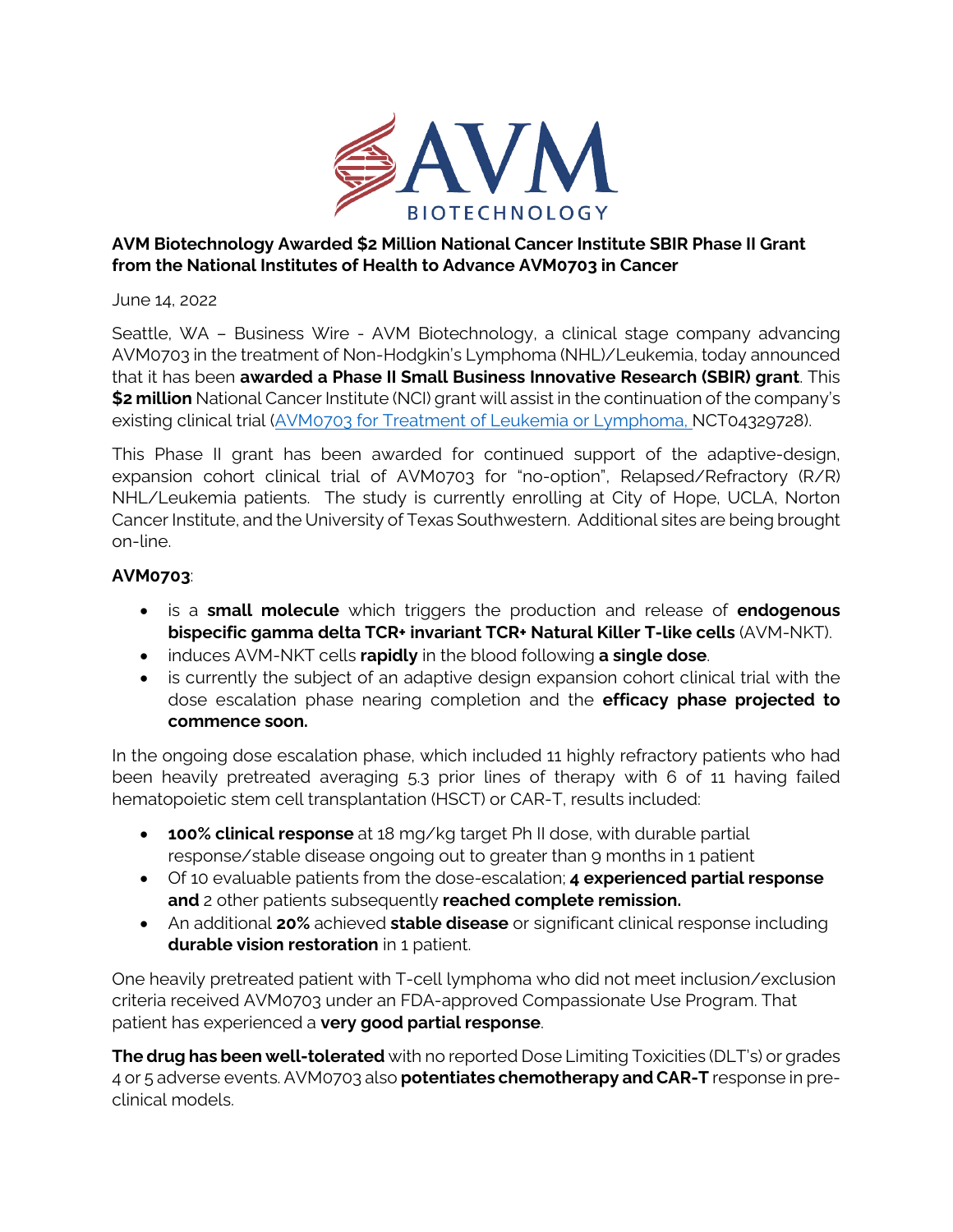NHL is the 7th most common cancer in the US with over half of the 77,240 diagnosed annually over the age of 65. Even with treatment, disease recurs or relapses in approximately 50% of these patients and many become refractory to additional treatment. Patients can undergo many lines of various therapies including chemotherapy, radiation, CAR-T and HSCT which can be associated with significant toxicities and poor outcomes with many relapsing and requiring additional treatment. Based on its **strong safety profile and clinical response, AVM0703 presents an appealing alternative to these therapies.** 

"AVM0703 represents an exciting new treatment option for NHL patients who have failed other therapies or who do not qualify for further chemotherapy, radiation, or cell therapies, including CAR-T. In addition to improvement in disease status, several patients treated with AVM0703 in the dose-escalation phase of the study have qualified for other treatments they had formerly been excluded from accessing.", said Joe Luminiello, CEO.

AVM Biotechnology previously received a Phase I NCI grant from the National Institutes of Health (NIH) to study the use of AVM0703 as a preconditioning agent to allow safe and efficient delivery of therapeutic immune cells for cancer treatment. The company has requested **breakthrough therapy designation** and plans for accelerated approval for **commercial launch in mid 2024**.

## About AVM Biotechnology

AVM Biotechnology is a clinical stage company developing AVM0703 for cancer and autoimmunity diseases as a commercial product. The basis for these programs is the **endogenous mobilization and activation of AVM-NKT cells** by a glucocorticoid-receptorindependent mechanism with the administration of AVM0703. While the full potential of these cells continues to be explored by AVM scientists, it is clear these cells could **play a significant role in several diseases** since they **home to distressed phosphoantigen presenting cells**. AVM Biotechnology has an experienced leadership team, transformative science, robust intellectual property protection to 2040 and is poised to bring its innovations to market for the benefit of patients in need.

For information, contact Jena Dalpez [jdalpez@avmbiotech.com,](mailto:jdalpez@avmbiotech.com) +1 206 906-9922 or visit us at [AVM Biotechnology.](https://avmbiotech.com/)

## Forward Looking Statement

This contains certain statements that constitute "forward-looking statements" within the meaning of the Private Securities Litigation Reform Act of 1995. These statements do not relate strictly to historical or current facts and they may be accompanied by words such as "could," "would," "may," "potentially," "suggest," "believes," "expects," "should," and similar words or expressions. These forward-looking statements reflect our current views as of the date this is published, and are subject to risks, uncertainties, assumptions, changes in circumstances, and other factors; drug development and commercialization are highly risky and early clinical results in animals or humans may not reflect the full results from later stage or larger scale clinical trials. These forward-looking statements are subject to risks and uncertainties that could cause our actual results, performance, and expectations to differ materially from those expressed or implied by these statements, including statements about: future and ongoing drug development and timing; the applications of drugs to specific diseases; the potential for ongoing preclinical or clinical trial results; FDA or other regulatory findings and approvals; potential market opportunities; and the